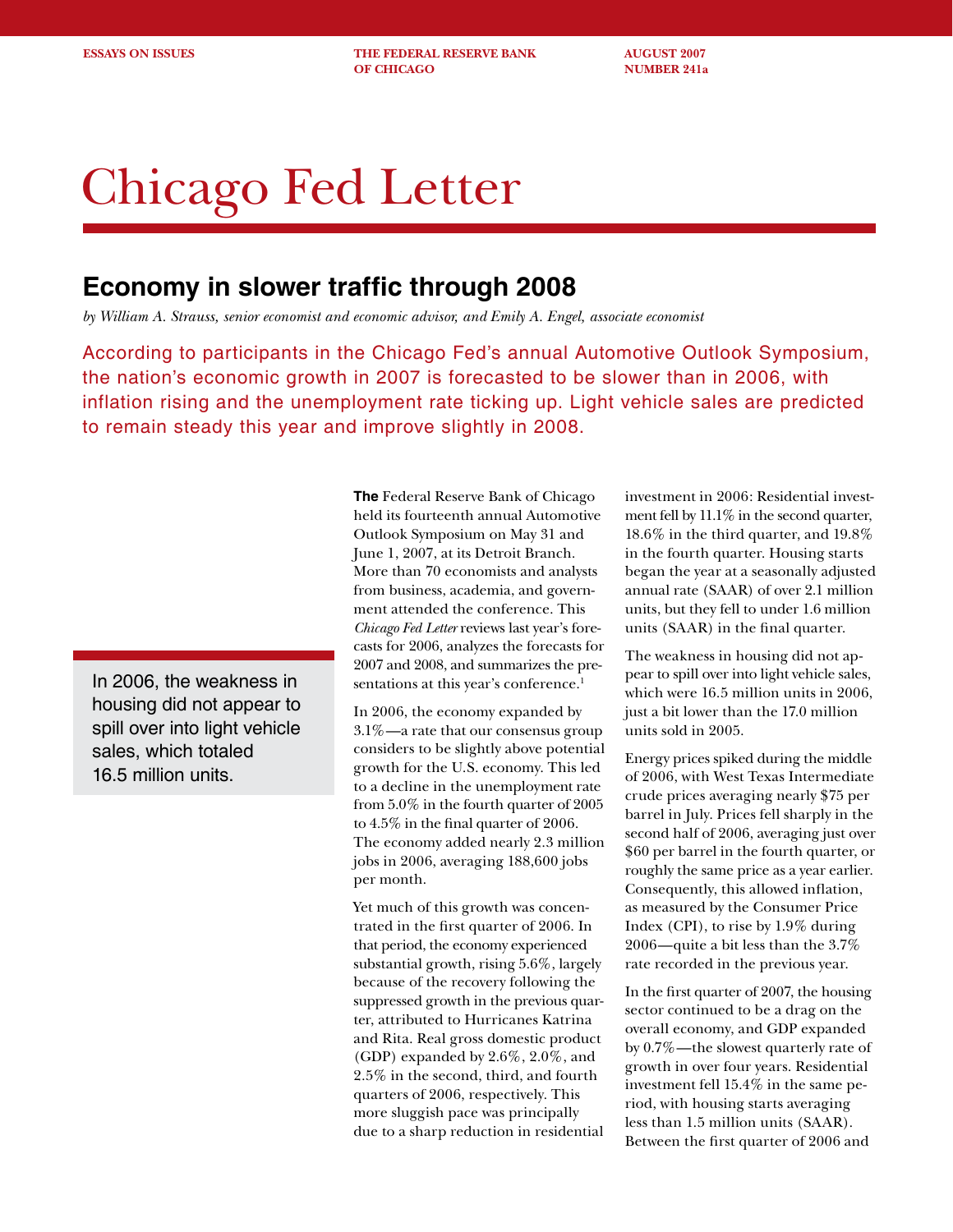#### **1. Median forecast of GDP and related items**

| 2006     | 2007       | 2008       |
|----------|------------|------------|
| (Actual) | (Forecast) | (Forecast) |
|          |            |            |
| 3.1      | 2.3        | 3.0        |
| 3.6      | 3.0        | 2.8        |
| 6.0      | 3.8        | 4.8        |
| $-12.8$  | $-9.4$     | 2.7        |
| 22.4     | 28.0       | 38.0       |
| $-582.6$ | $-591.2$   | $-579.4$   |
|          |            |            |
| 2.7      | 1.7        | 1.7        |
| 3.5      | 2.3        | 2.8        |
| 16.5     | 16.5       | 16.7       |
| 1.81     | 1.46       | 1.53       |
| 4.5      | 4.7        | 4.7        |
| 1.9      | 3.0        | 2.4        |
| 4.99     | 5.01       | 5.02       |
| 4.63     | 4.90       | 5.20       |
| $-3.6$   | 0.2        | $-0.1$     |
|          |            |            |
| 60.09    | 61.67      | 60.00      |
|          |            |            |

a Fourth quarter over fourth quarter percent change.

b Billions of chained (2000) dollars in the fourth quarter at a seasonally adjusted annual rate.

c Fourth quarter average, percent. Source: Actual data from authors' calculations and Haver Analytics;

median forecast from Automotive Outlook Symposium participants.

the first quarter of 2007, GDP expanded by 1.9%. The weakness in residential investment lowered GDP growth by 1 full percentage point.

Yet, for the most part, the struggles of the housing sector did not spill over to other parts of the economy. Monthly job growth averaged 142,000 in the first quarter of 2007, and the unemployment rate remained unchanged at 4.5%. Light vehicle sales averaged 16.5 million units (SAAR) in the first quarter of 2007—the same selling rate as the previous year. Energy prices moved lower at the beginning of the year, averaging just over \$58 per barrel in the first quarter. The inflation rate, as measured by the change in the CPI from the previous year, in the first quarter was 2.4%, a bit higher inflation rate than experienced in 2006.

The Federal Reserve increased shortterm interest rates through the first half of 2006, with the federal funds rate reaching 5.25% and remaining at this level through the early part of 2007. Mortgage interest rates, which averaged 5.75% for the first three quarters of 2005, rose by 1 full percentage point by July 2006 and then fell by half a percentage point by early 2007, averaging 6.22% in the first quarter.

put expanded at a solid pace in the first, second, and third quarters of 2006, rising 5.2%, 6.5%, and 4.0%, respectively. However, as the overall economy's growth slowed in 2006, inventories began to build, and thus, manufacturing output was cut 1.5% in the year's final quarter and increased at a more tepid 1.0% rate in the first quarter of 2007.

Manufacturing out-

#### **Consensus outlook**

At last year's Automotive Outlook Symposium, participants expected the economy to expand at a 3.5% rate in 2006, a bit more than the 3.1% growth that did occur. With a fairly accurate economic growth forecast, they also were quite close in their prediction for the unemployment rate. They expected the unemployment rate to fall to an average of 4.8% in the fourth quarter of 2006, close to the actual 4.5% rate that was seen. Inflation, as measured by the CPI, was predicted to average 2.6%, a bit higher than the actual average of 1.9%. Light vehicle sales were predicted to come in at 16.7 million units (SAAR), slightly higher than the 16.5 million units (SAAR) actually sold during 2006. While most sectors were fairly accurately forecasted, the weakness in the housing sector was more significant than expected. Housing starts were forecasted to fall to 1.97 million units in 2006; however, housing starts actually decreased to 1.81 million units. Similarly, residential investment was predicted to decline by 1.7%, but it actually fell by a more significant 12.8%. The weakness in the housing sector could not be attributed to higher interest rates. Oneyear and ten-year Treasury rates were predicted to rise to 5.14% and 5.29%, respectively, by the end of 2006; however, the forecasts were higher than the 4.99% and 4.63% actually experienced.

The forecast for 2007 is for economic growth to continue to be restrained by a weak housing sector (see figure 1). However, growth in 2008 is expected to improve to a rate that our consensus group considers to be near trend growth for the U.S. economy. Real GDP is anticipated to rise by 2.3% this year and by 3.0% in 2008. With economic growth below trend this year, the unemployment rate is expected to edge higher to average 4.7% in the fourth quarter of this year and remain at that rate through all of 2008. As measured by the CPI, inflation in 2007 is expected to rise by 3.0% and then ease to 2.4% next year. Oil prices are predicted to remain relatively constant, averaging just under \$62 per barrel in the final quarter of this year and \$60 per barrel at the end of 2008. Personal consumption expenditures are forecasted to expand by a solid rate of 3.0% in 2007 and then rise by 2.8% in 2008. Light vehicle sales are expected to remain steady, with sales totaling 16.5 million units this year and then edging back up to 16.7 million units next year. Business fixed investment is expected to increase 3.8% in 2007 and 4.8% in 2008. Industrial production is forecasted to increase at a rate in line with GDP growth, rising 2.3% this year and 2.8% next year.

The struggling housing sector has a bit more of an adjustment to undergo. Residential investment is predicted to fall by an additional 9.4% this year, which is less of a drag than in 2006. The quarterly pattern of the forecast helps to identify when the consensus group expects the housing market to stabilize. After falling by 17.0% in the first quarter of 2007, residential investment is predicted to decline by 12.4% and 6.0% in the second and third quarters, respectively. It is then expected to remain unchanged in the fourth quarter. Housing starts are anticipated to bottom out in the third quarter of this year at 1.45 million starts (SAAR). Residential investment is then expected to rise 2.7% next year, with improving growth in each of the quarters. Housing starts are predicted to rise just a bit from 1.46 million units this year to 1.53 million in 2008.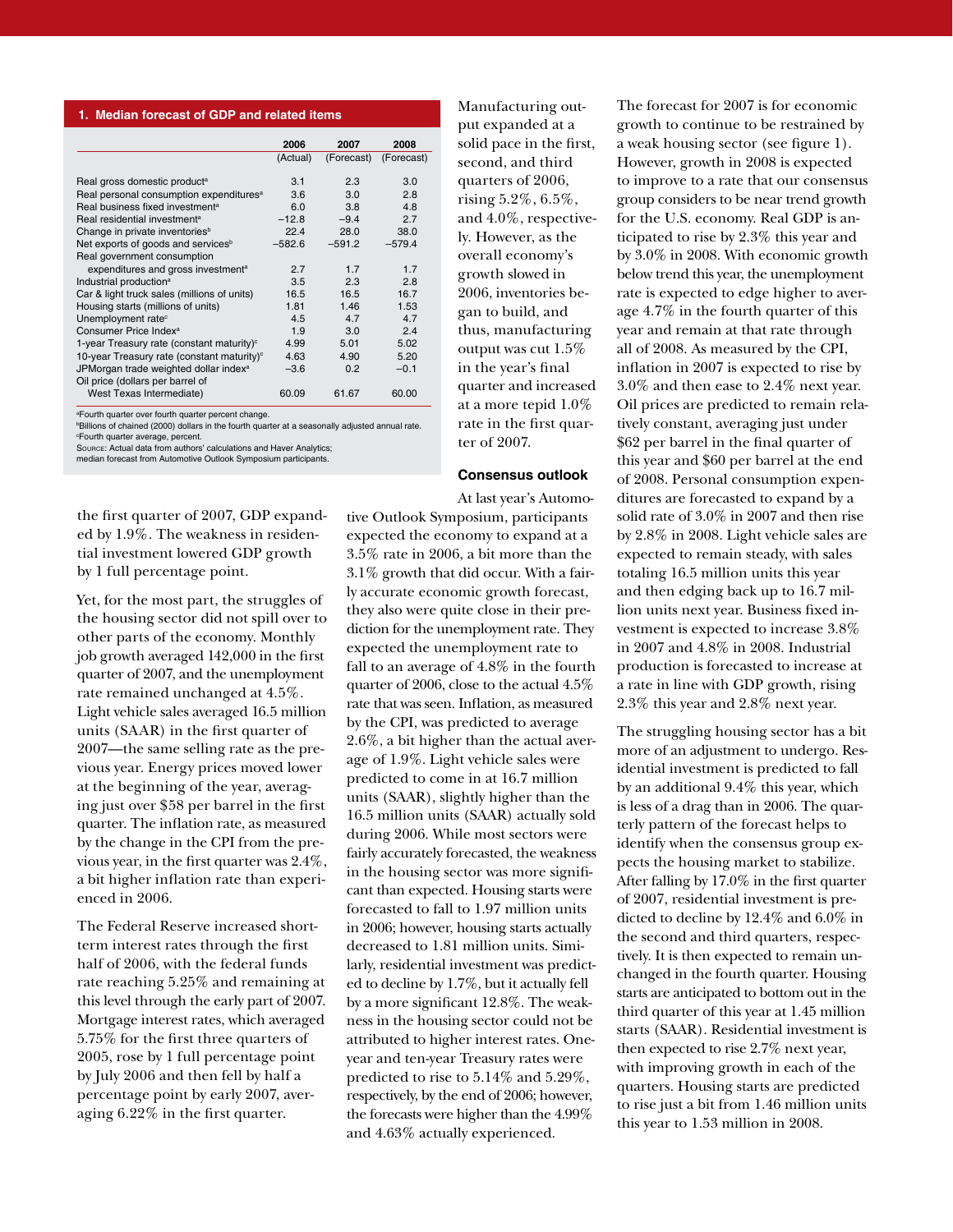The long-term interest rate (ten-year Treasury rate) is forecasted to increase by 27 basis points in 2007 and by an additional 30 basis points in 2008. The short-term interest rate (one-year Treasury rate) is expected to remain relatively unchanged, edging higher by 2 basis points this year and 1 basis point next year.

The U.S. dollar is predicted to remain fairly constant, with an increase of 0.2% this year and a 0.1% decline in 2008. The trade deficit is predicted to increase in 2007 and then move lower next year.

including medium-duty and heavy-duty trucks, is 17.0 million units in 2007 and 17.2 million units in 2008.

Gas prices have greater influence on consumers' choice of vehicle than in the past. In 2001, fuel economy ranked twenty-second on a list of top reasons given for consumers' choice of vehicle; in 2006, fuel economy ranked fourth on the list. However, with less upward movement in gas prices anticipated for the coming year, the preliminary response from this year's survey ranks fuel efficiency in ninth place.<sup>2</sup>

Gas prices have greater influence on consumers' choice of vehicle than in the past.

## **Auto sector outlook**

Van Jolissaint, chief economist, Daimler-Chrysler Corporation, presented the vehicle sales outlook from the original equipment manufacturers' perspective. Jolissaint explained that the auto industry's leading indicators for consumers' *ability* to buy automobiles include: disposable income, household debt, the yield curve (which can be described as the maturity structure of an interest rate), and inflation. Using a traffic light analogy, Jolissaint stated that the composite of these four leading indicators showed that the automotive industry faced a "green" light, or positive conditions, in May 2006. However, by May 2007, the traffic light for the composite turned "red," largely because of unfavorable signals from the household debt and yield curve indicators.

According to Jolissaint, although consumers' ability to buy automobiles deteriorated from May 2006 to May 2007, their *willingness* to buy did not change. He argued that consumers remain willing to buy vehicles based on positive economic signals in the labor and stock markets, in particular. With this in mind, Jolissaint said that, while vehicle sales were unimpressive in the first half of this year, they should increase in 2008. His forecast for total vehicle sales,

Kenny Vieth, partner, Americas Commercial Transportation Research Company, delivered the industry outlook for medium-duty and heavy-duty trucks. He noted that there are "too many trucks chasing too little freight" and argued that this may be due in part to the Environmental Protection Agency's (EPA) new engine standards, which officially took effect on January 1, 2007. The looming 2007 EPA regulations had sped up the normal life cycle for trucking equipment. That is, they had prompted trucking companies in 2006 (and earlier) to overbuy trucks meeting the old EPA standards, thereby avoiding the new standards, which make the trucks much more expensive to operate. In 2010, there will be another EPA mandate, which is expected to prompt significant prepurchases of trucks in 2009. Market indicators for class 8 trucks (tractor trailers) are weak: Orders are at a 55-month low, backlog is at a 40-month low, build is at a 48 month low, retail sales are at a 38-month low, and inventory is at a nine-month low.

Bob Schulz, managing director of corporate and government ratings, Standard & Poor's, explained that the high level of sales for light vehicles is distorting the challenges within the market, such as high gas prices, the likelihood of higher interest rates, and the uncertainty

surrounding the future of the housing market. Sales of sport utility vehicles (SUVs) were down 11.7% year-over-year for 2006, while sales of crossover utility vehicles (CUVs), or utility vehicles built on passenger car platforms, grew 9.1% over the same period. Schulz argued that the more fuel-efficient CUVs are currently favored because of higher gas prices. Also, since there are more new CUV models than SUV ones, consumers prefer CUVs these days. Schulz predicted overall U.S. light vehicle sales to fall in 2007, which was a bit more downbeat than the consensus outlook; however, he stated that they should still be above 16 million units in 2007.

The auto dealers' perspective came from Paul Taylor, chief economist, National Automobile Dealers Association. He explained that increasing gas prices and rising interest rates posed the two greatest challenges to dealerships. Also, since the end of 2005 to the present, the total number of U.S. licensed drivers has grown more slowly than in the past. April year-to-date data show only two vehicle segments that have had sales growth: namely, the more fuel-efficient CUV and small car segments. Even with such challenges, Taylor argued that U.S. light vehicle sales in 2007 should stay in line

Michael H. Moskow, *President;* Charles L. Evans, *Senior Vice President and Director of Research;* Douglas Evanoff, *Vice President, financial studies;* Jonas Fisher, *Economic Advisor and Team Leader, macroeconomic policy research;* Richard Porter, *Vice President, payment studies;* Daniel Sullivan*, Vice President, microeconomic policy research;* William Testa, *Vice President, regional programs and Economics Editor;* Helen O'D. Koshy, Kathryn Moran, and Han Y. Choi, *Editors*; Rita Molloy and Julia Baker, *Production Editors.*

*Chicago Fed Letter* is published monthly by the Research Department of the Federal Reserve Bank of Chicago. The views expressed are the authors' and are not necessarily those of the Federal Reserve Bank of Chicago or the Federal Reserve System.

© 2007 Federal Reserve Bank of Chicago *Chicago Fed Letter* articles may be reproduced in whole or in part, provided the articles are not reproduced or distributed for commercial gain and provided the source is appropriately credited. Prior written permission must be obtained for any other reproduction, distribution, republication, or creation of derivative works of *Chicago Fed Letter* articles. To request permission, please contact Helen Koshy, senior editor, at 312-322-5830 or email Helen.Koshy@chi.frb.org. *Chicago Fed Letter* and other Bank publications are available on the Bank's website at www.chicagofed.org.

ISSN 0895-0164